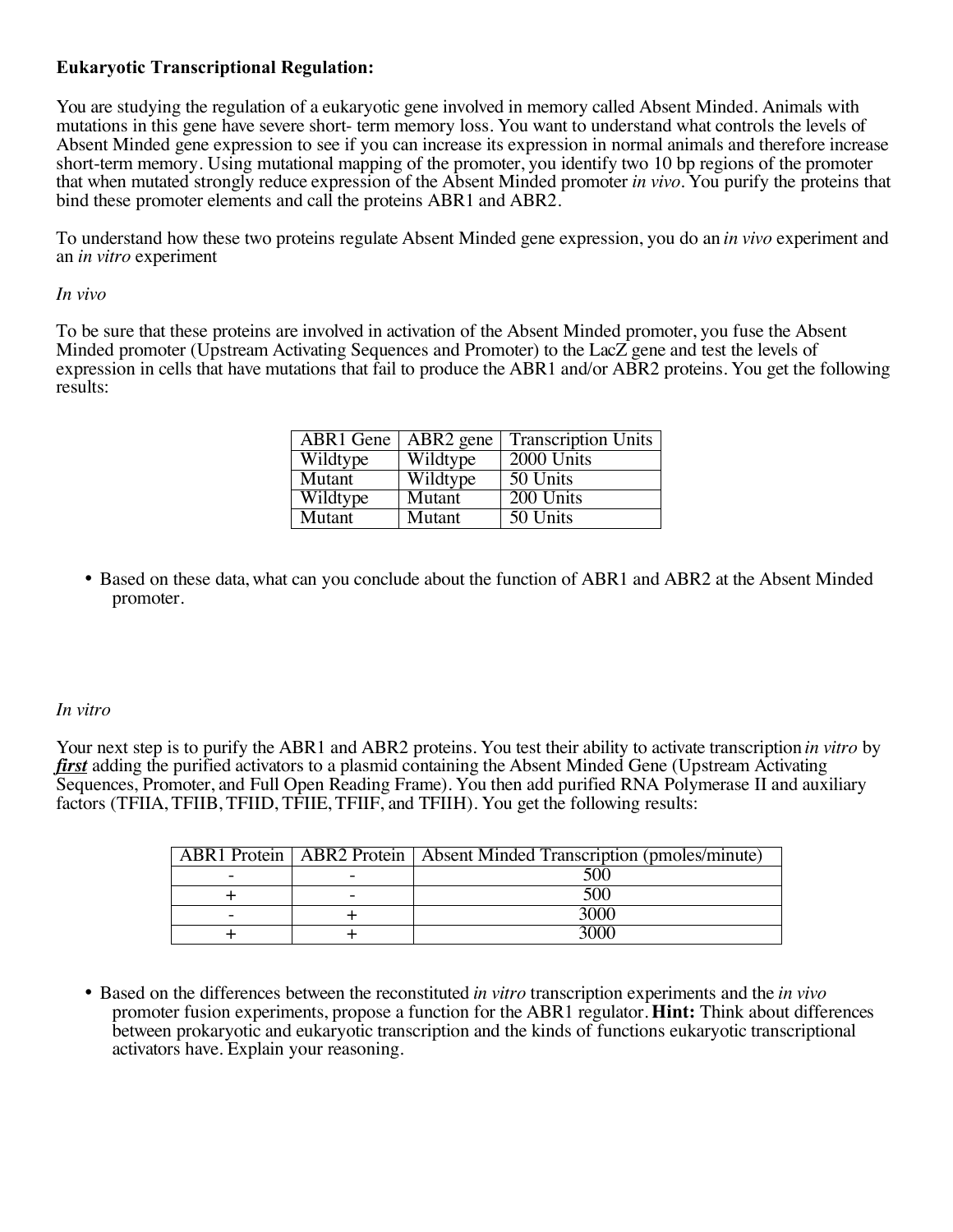You are interested in studying the expression of the *mudblood* gene. The structure of the genomic coding region for the *mudblood* gene is shown below (Exons are boxes; Introns are lines). You isolate all the mRNAs from cells expressing this gene, run the mRNA on a gel, and then transfer the mRNAs to a membrane in order to do a northern blot. In order to study the mRNAs made by this gene, you make a radiolabled DNA probe that corresponds to the DNA sequence found in exon 1. After hybridizing this probe to the membrane you made, you observe three different bands on the autoradiograph of your northern blot. Your results are shown on the right.



- What process is occurring to produce this pattern?
- What can you conclude about the composition of bands A, B, and C that you observe on your northern blot?